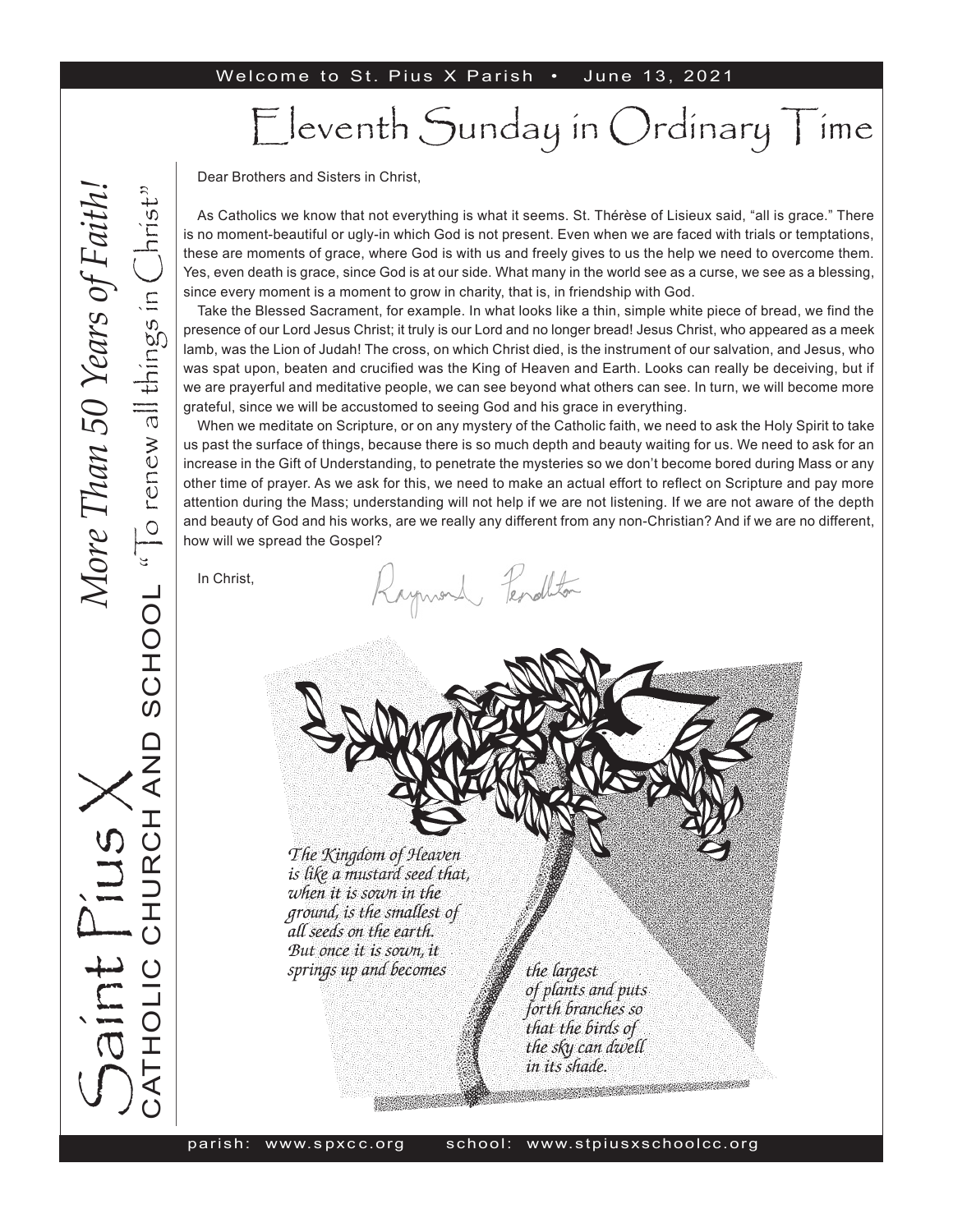*Pastor* Fr. Paul Hesse

*Pastoral Year Seminarian* Raymond Pendleton

*Pastoral Associate* Deacon Stacy Millsap

*Permanent Deacons* Salvador (Sal) Alvarado *Loni Lugo*

*Parish Secretary/Bookkeeper* Lisa Catchings

*Parish Office Assistant* Wilma Toledo

*Director of Religious Education* Linda Lopez

> *Adult Faith Formation* Deacon Stacy Millsap

 *Director of Youth Ministry* Brandon Lutz

> *Music Minister* Michael Mullins

*Chorale Director* Dr. Kenneth Iyescas

*Youth Mass Band Leader* Mick Boudreau

 *Medication Assistance Program (MAP)* Dolores Saenz

> *School Principal* Beth Hinojosa *(361)992-1343*

*Maintenance* Ernie Peña, Jose Vasquez, Yolanda Villarreal

*Bulletin/Website Editor* Lisa Catchings

*Office phone: (361) 993-4053 Office fax: (361)992-0352 Office email: parishoffice@stpiusxcc.org 5620 Gollihar Road Corpus Christi, TX 78412*

> *parish website* **www.spxcc.org**

2

#### *Welcome New Parishioners!*

Please welcome Billy & Graciela Rios, and also Marissa Gonzalez, who recently registered in our parish. We are gald to have them be an active part of our growing faith community.

#### *Father's Day Novena*

The Father's Day Novena starts Sunday, June 20th, at 5:30 pm Mass. If you receive offertory envelopes in the mail, there are Father's Day Novena envelopes included in your packet. For those who do not receive monthly envelope mailings, there are cards and envelopes in the church vestibule for your use. The card inside can be given to your living father to let him know that he is included in the novena of Masses. On the outside envelope, write the names of your fathers, living or deceased, that you would like to include in the novena of Masses and insert a donation to be returned to the church. More than one name can be written on the outside of the envelope for the Novena, so there is no need to take more cards than needed. Please bring all novena envelopes and donations to the church by Friday, June 18th.

#### *St. Pius X Catholic School Rummage Sale*



WHEN: June 18th & 19th from 7:00 a.m. to 2:00 p.m. WHERE: 5620 Gollihar Rd. in the Parish Hall at St. Pius Drive

WHAT: Whether you would like to shop or donate items, we'd love to have your support to benefit our school. We will be accepting donations beginning June 14th – 17th from 9 a.m. to 3 p.m. in the Parish Hall. If you would like to drop off items at

another time or need help with delivery, please contact the school office at 361-992-1343.

## *Blood Drive Sunday 27th!*

Our next Blood Drive is scheduled for Sunday, June 27th from 9:00AM-2:00PM. Appointments are highly recommended! Call the Blood Center at 361-855-4943 or go to the website: coastalbnedbloodcenter.org. Donors will receive a T-shirt & a food coupon (Blue Bell). While supplies last. Mask required.

#### *Thank You!*



Dear St. Pius X Parish, thank you for your generous gift to Catholic Relief Services, via the Rice Bowls. You recent donation of \$1,020.29 provides vital support to CRS. Your contribution is essential to our efforts to alleviate human suffering and ease the burdens of overwhelming poverty overseas. Sean Callahan, President & CEO

> Parish Office Hours: *Monday-Friday, 9:00AM-5:00PM*

## Schedule of Services

Masses: *First Friday: 5:30PM - Anointing of the Sick First Saturday: 8:15AM Saturday: Vigil at 5:30PM. Sunday: 8AM, 10AM, 12PM, 5:30PM Vietnamese Mass: 7:30PM (Babysitting at 10AM and 12 noon Sunday Masses - Ages 6mo-5yrs - in Parish Hall Nursery)* Weekdays: *Monday through Friday 8:15AM, Wednesday & Friday 5:30PM Holy Days: 6:30AM, 8:15AM, 12PM & 6:00PM(Vigil 5:30PM)* Confessions: *Saturdays - 4-5PM and 6:30-7:30PM and Thursdays 7-8PM* Marriages: *By appointment only and notice six months in advance. Baptismal Instruction: Pre-register through the office.* Anointing of the Sick: *On request and at the 5:30PM Mass on First Fridays*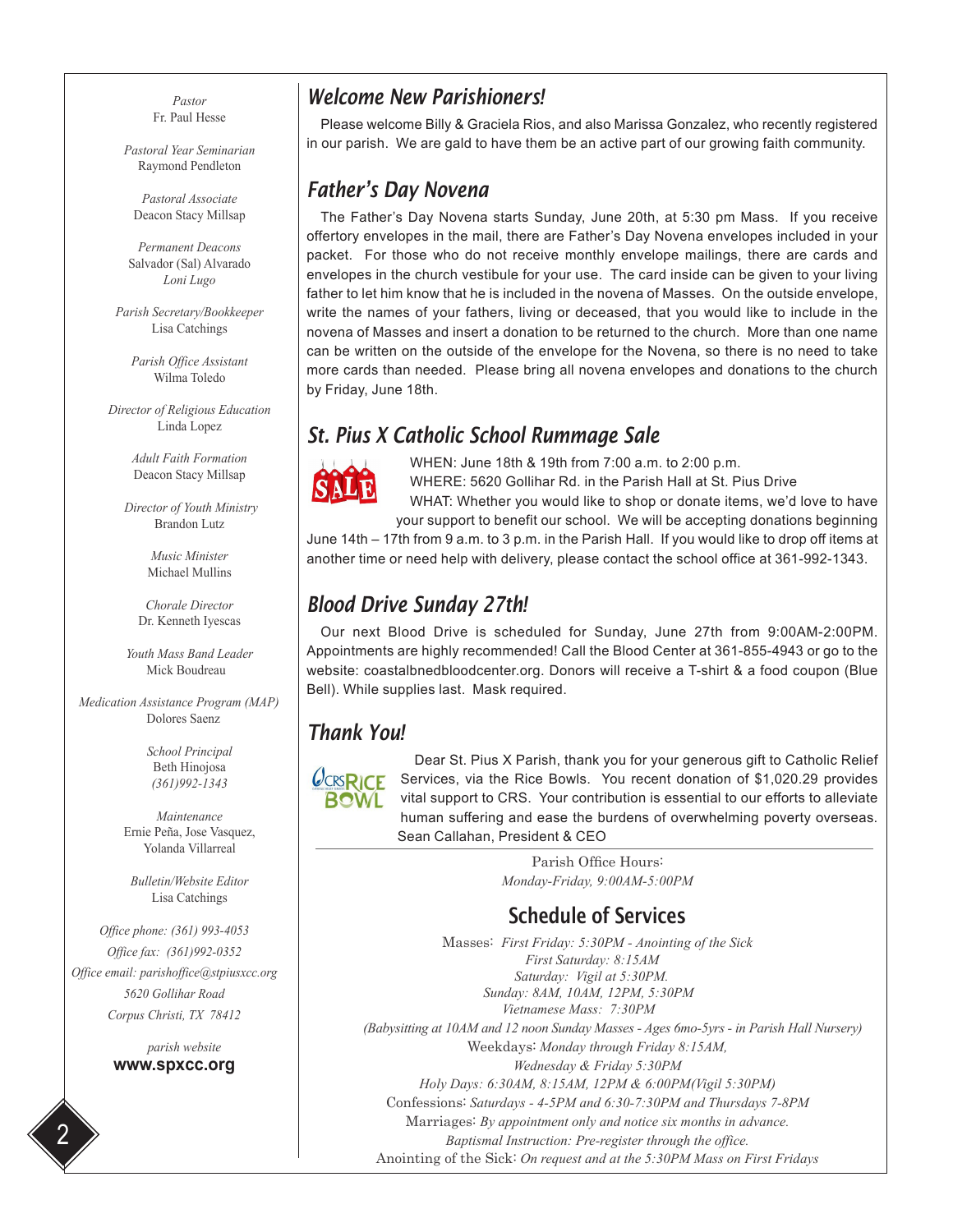### *That Man is You*

The Saturday morning men's study program has started up again. The first 6 weeks will feature Bishop Robert Barron's series "The Sacraments". The following 6 week series will be "The Consecration to St. Joseph - the Wonders of our Spiritual Father" by Fr. Donald Calloway. In August the Fall semester of TMIY begins. It begins at 6:30 a.m. with breakfast and fellowship. The session begins at 6:45 a.m., followed by small group discussions at 7:15 a.m. and ends at 8:00 a.m. This is a great time for men to fellowship, to learn, to grow in your faith and to find support facing the challenges of daily life. The group will meet in the Youth Bldg.

# *ACTS OF CHARITY SPOTLIGHT*

The June Acts of Charity monthly outreach project is to donate personal care toiletries to organizations such as Timon Ministries, Salvation Army, Metro Ministries, and the Mother Teresa Shelter who serve the Homeless in our community. Please purchase and place in the large black receptacle in the church foyer: travel size shampoo, conditioner, deodorant, face and body wash, shaving cream and razors and toothpaste and toothbrushes and soap. Thank you for your generosity for our May outreach of baby supplies, and your ongoing support to our parish's mission to share our gifts with those in need. Also: CHECK OUT THE ACTS OF CHARITY INFORMATION ON THE PARISH WEBSITE!

# *Year of St. Joseph*

Pope Francis has dedicated this year as the Year of St. Joseph. In these days of turmoil and seeming lack of direction, we need a father-figure to help guide us. St. Joseph is the perfect Saint to provide us with stability and protection. We encourage you to use this prayer during this year.

#### Prayer to St. Joseph

Guardian of virgins, and holy father Joseph, to whose faithful custody Christ Jesus, Innocence itself, and Mary, Virgin of virgins, were committed; I pray insistently and beseech you by these dear pledges, Jesus and Mary, that being preserved from all uncleanness, I may with spotless mind, pure heart, and chaste body, ever most chastely serve Jesus and Mary all the days of my life. Amen.

# *Vacation Bible School Volunteers Needed*

Vacation Bible School is around the corner, July 5th – 9th!!! We are looking for twenty middle school youth, five high school youth and six adults. All in all it is a FUN time for ALL—those who attend and those who help with the activities. Registration forms are available in the back of the church and in the parish office. If you have any questions, please call Linda Lopez at (361)993-4053.

# *Vacation Bible School Filling Up!*



We still have a few spots left, so register your child/children NOW. This is a week of fun while learning and experiencing God's love for us. Enrollment is limited, no exceptions, so hurry and register now. Please pick up a registration form in the back of the church or at the parish office. The cost is \$30 per child.

WHAT: VACATION BIBLE SCHOOL WHERE: ST. PIUS X CHURCH WHEN: July 5th – 9th, 8:00am – 12:00pm WHO: Ages 6 – 11 years

*Comings and Goings*



**Sunday, June 13th** Rummage Sale set up all week - PH **Monday, June 14th**  5;30PM – J.T.D. – CC#1 7:00PM – Scouts - CAF **Tuesday, June 15th**  10:00AM – Angels – CC#2 **Wednesday, June 16th** 7:00-8:00AM – Joyful Pillars – CC#2 **Thursday, June 17th**  12:00-3:00PM – Bridge Club – CC#1 7:00PM – Adoration – CH 7:00PM – Confessions - CH **Friday, June 18th** 8:00AM - Rummage Sale - PH **Saturday, June 19th**  8:00AM - Rummage Sale - PH 4:00-5:00PM – Confessions – CH 6:30PM - Men's group – CC#2



©Religious Graphics, Ltd.



**Deadline for submitting** bulletin announcements is Wednesday's @ 12:00noon